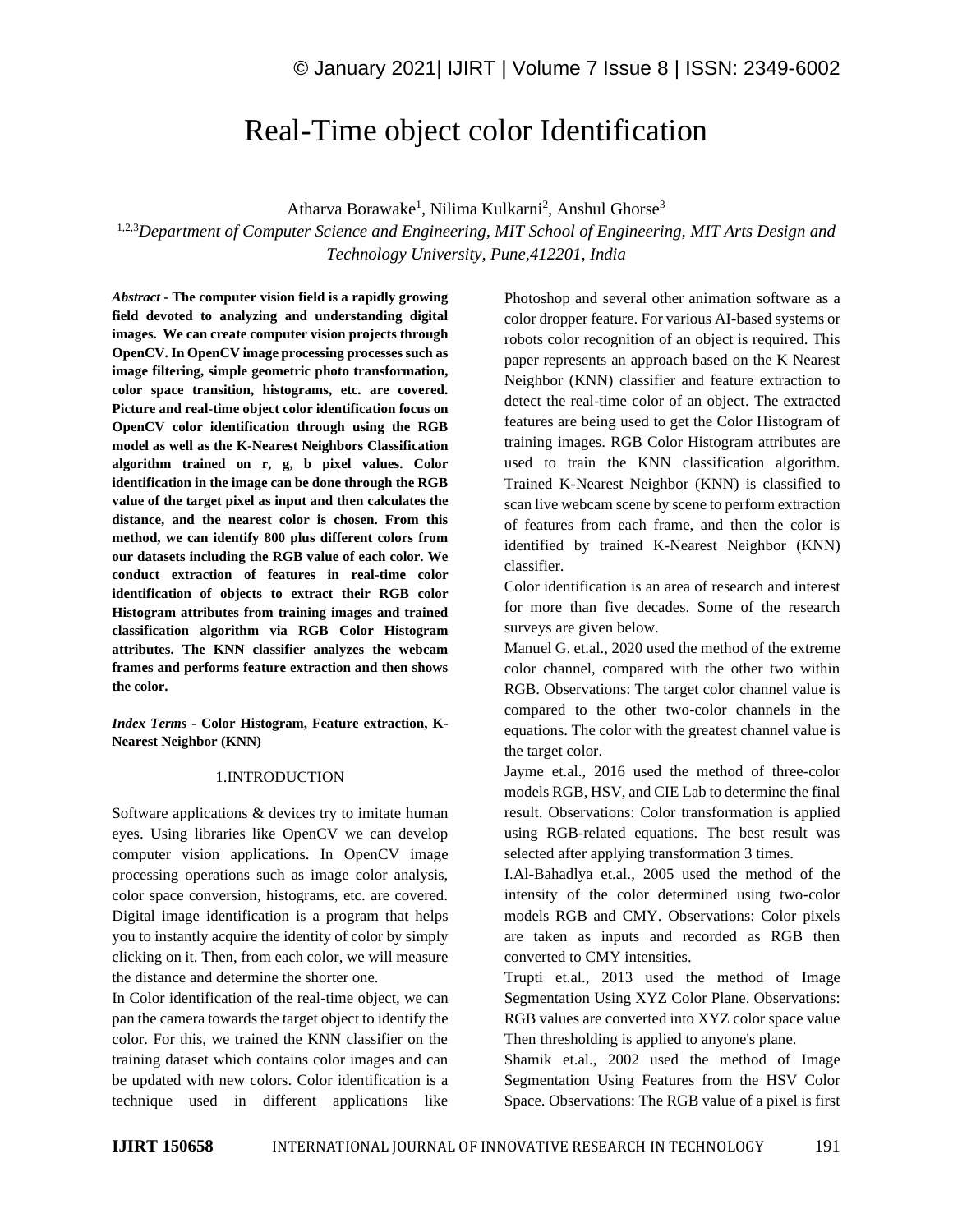transformed to the HSV value, the pixel features are clustered using the K-Means clustering algorithm. Ramaraj.M, et.al., 2016 used the method of Color Based Image Segmentation. Observations: Performs the image segmentation using the Lab color model.

### 2. PROPOSED SYSTEM

For color detection in a single image (Figure 1). To construct an argument parser, take an image as output using the argparse library. The drawing technique computes the pixel RGB values on which we double-click. The  $(x,y)$  coordinates of the mouse pointer verify the function framework when the double click occurs. Within the x,y position of the mouse RGB values are calculated. We measure the distance after getting the RGB value that can indicate how nearer we are to color and select one with the smallest distance.

The formula which we used to measures the distance: distance = absolute value of  $\{(R - R^{ith} Color) + (G - R^{ith} C^{ith})\}$  $G<sup>ith</sup> Color) + (B - B<sup>ith</sup> Color)$ 

(R-Red G-Green B-Blue)

After calculating the distance from the nearest color in the dataset the nearest color will be updated in the window. Then whenever there will be a double click the RGB values get updated with the color name from the dataset.





For real-time color identification, we trained KNN algorithms on the dataset of colors in which we perform feature extraction and build the vector data of the particular and then compared it with points in the dataset using KNN classifier.

### K-NEAREST NEIGHBOR:

KNN is a supervised classification algorithm. For training purposes, it required labeled data. When data is collected by the K number of nearest data points, KNN is used to highlight it with different unlabeled data.

How K is chosen, If K is too small, the noise points are sensitive. The larger K works just fine. But the majority of points from other groups may include in too large K.



Figure 2: Working of KNN (ref. [16])

Take K=2 as the number k of neighbor. According to Euclidean Distance, choose K=2 as its nearest neighbor of the latest data point.

Euclidean Distance Between two points counted by this Formula:

Euclidean Distance Between  $P_1$  and  $P_2$  =  $\sqrt{(x_2 - x_1)^2 + (y_2 - y_1)^2}$ 

The number of data points is counted in each category among these K neighbors. Assign the latest data point to the group where most of the neighbors are counted. New data point assigns to category 1 after KNN.

### FEATURE EXTRACTION

A color histogram is one common tool used to reflect color content for feature extraction. The feature of an image can be extracted by its content. E.g., content like position, shape, color, texture, etc. The feature extraction in the proposed system is done by the color content of an image. To get the extracted feature, the image is represented in pixel form. Then further color histogram is used to identify the color.

### COLOR HISTOGRAM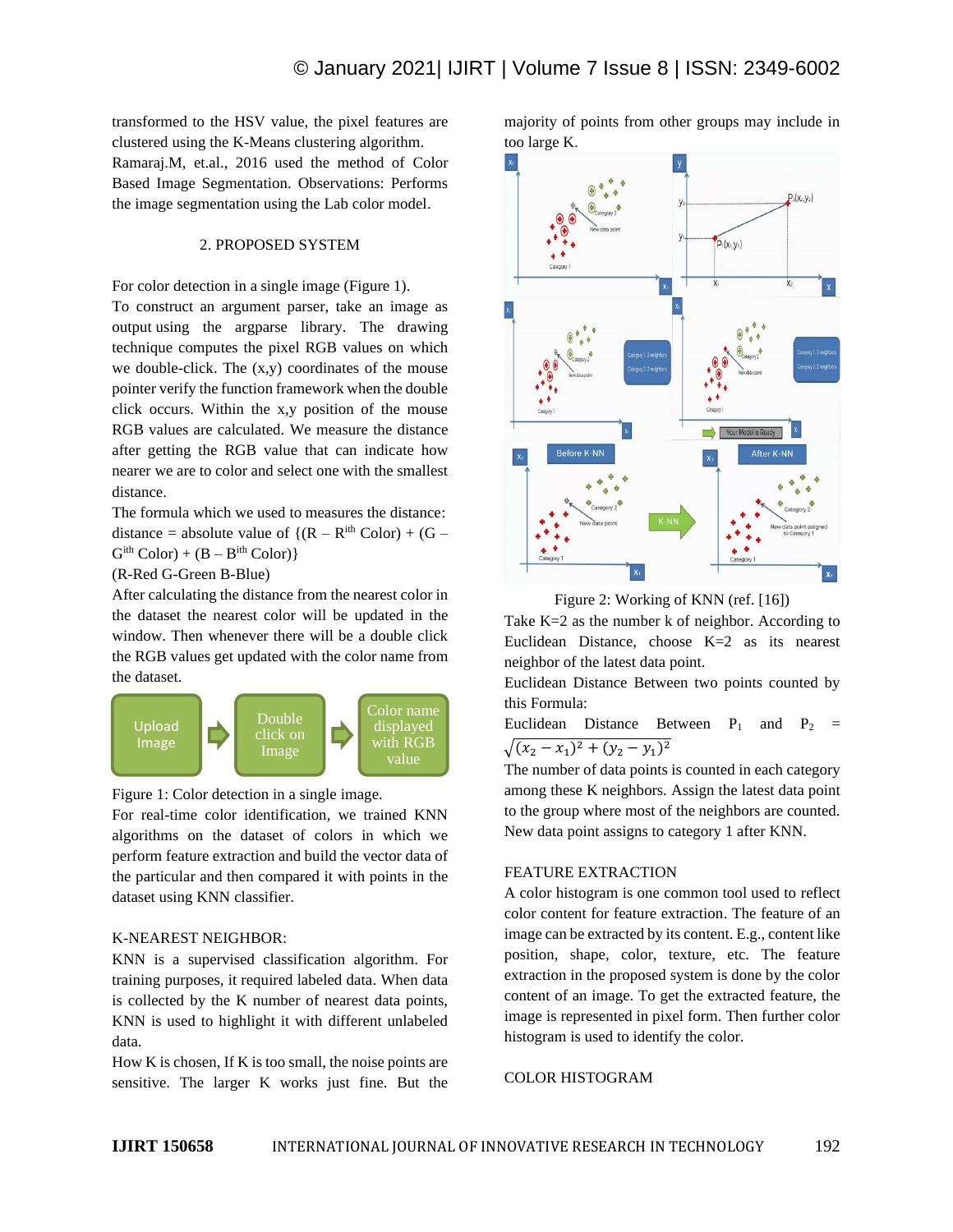The number of pixels from each type is counted by a histogram and can be created simply by reading each image pixel just once and increasing the histogram's corresponding bin. A color histogram is reasonably invariable for transcription, image axis movement, minor off-axis rotation, shifts in size, and partial occlusion.



image. (ref. [15])





Figure 4: Architecture of Real-Time Color Identification

First, we get the RGB color histogram of images by this feature extraction. For example, the RGB color histogram for the image given below (Figure 5) is plotted.





Figure 5: Image and its RGB color histogram.

As the above image (figure 5) is red, therefore red has the greatest value in RGB pixel count. Hence, we can get the ideal values of RGB to construct feature components for training. The predominant R, G, and B parameters of the red picture (Figure 5) are provided as [254,0,2], For example. Each training picture will be labeled because the KNN classifier is a guided learner, we get the dominant R, G, B values using Color Histogram and we deploy these feature vectors in the CSV file, and training feature resultant dataset is created. The vector data generated is fetched by the KNN classifier python class to calculate the Euclidean distance. Using the Euclidean distance formula, we will check the distance between 1 point and 1 other point in your dataset, one by one in all your datasets, the smaller the result between these two estimates, this calculation is the most appropriate.

### 3. RESULT

Proposed system result



Figure 6: Real-Time Color Identification of an object.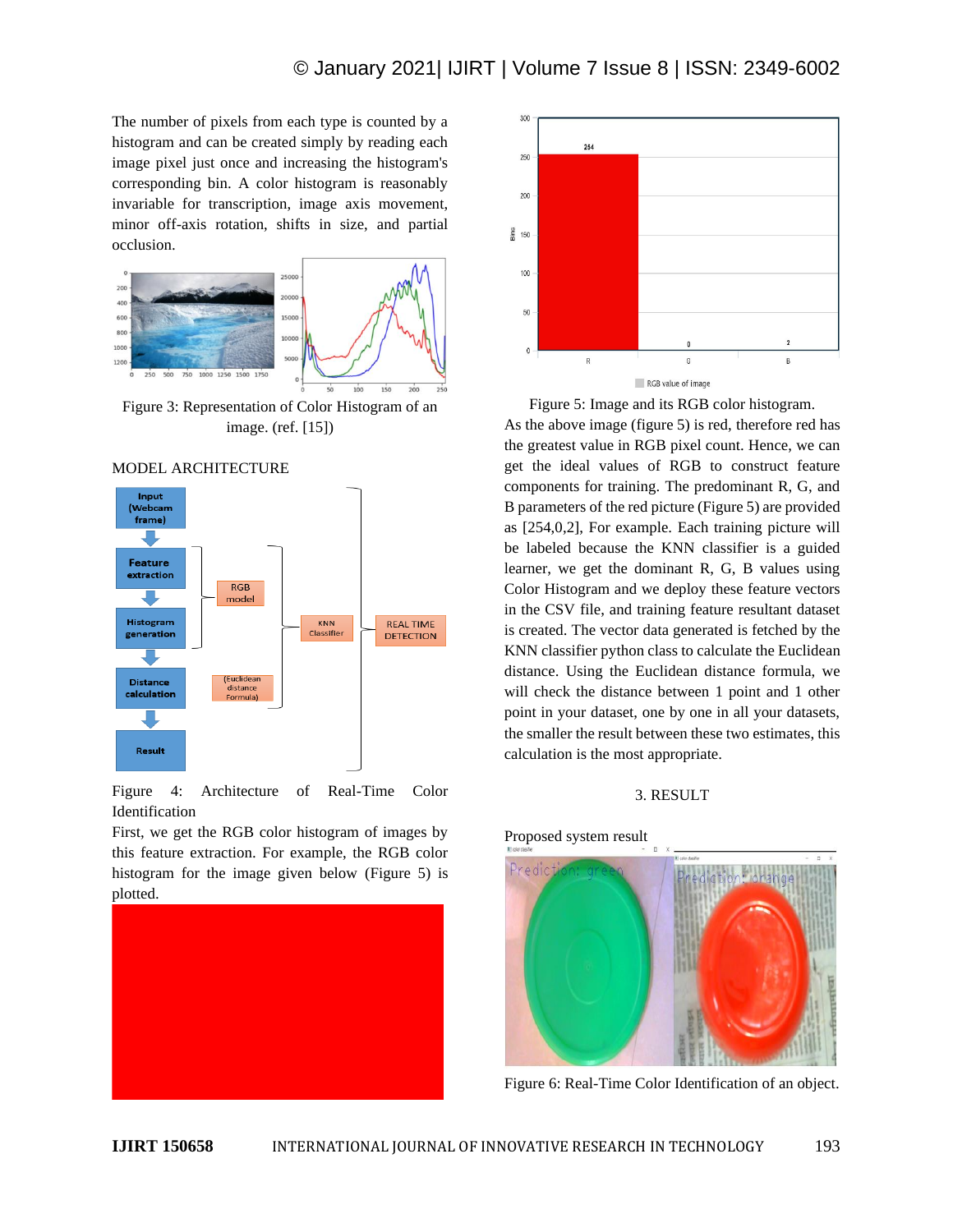### © January 2021| IJIRT | Volume 7 Issue 8 | ISSN: 2349-6002



Figure 7: Color Identification in an image

## Input image Colour object identification Region based<br>classification Lab Color Model KNN<br>classification J. Contour analysis ┚┖ Result

Figure 8: Lab Color Model (Ref. Ramaraj.M, Dr.S. Niraimathi, 2016)

Proposed System vs Lab Color Model (Ref. Ramaraj.M, Dr.S. Niraimathi, 2016)

The proposed system (Fig 4) is a real-time method of color identification where the RGB color histogram of images is generated by this feature extraction using the RGB model. Whereas in Lab Color Model (Figure 9: Lab Color Model (Ref. Ramaraj.M, Dr.S. Niraimathi, 2016) which performs the image segmentation which involves region-based classification, then KNN classification. Though it is done for reaching the approximations there are areas where it doesn't work well for strong contrast  $(> 7 \text{ EV})$ , and especially outside the range [1:100] Cd/m².

If one changes the a and b, it would not be continuous in color, i.e., chromatic elements of a pixel. It adjusts its L brightness. An identical color will be expected at a different brightness (this was the Lab space design objective) but there is still a small shift in the color, more or less indicated depending on the initial color of the pixel.

### RGB Model preferred over Lab Color Model

The specific reason why the lab color model is not preferred over the RGB model of the proposed method, because cameras have dynamic ranges that are largely outside of the circumstances under which Lab is accurate, which makes this space more evident in its defects. Any modern camera that uses HDR by default at a Hundred ISO of dynamic ranges between 9 -13 EV Lab isn't meant to accommodate far more dynamic range.

It is quite difficult to force pixel values in lab space, particularly while solving compositing and image blending in video editors with smooth & featheredge. The lab is not suited to practical physical corrections, such as pixelation, denoising, etc.

Whereas the proposed method with the RGB model doesn't get affected by blurring or any other effects on the image. Without showing unwanted side effect faster algorithms can handle more drastic changes, functioning in RGB is better. A lab can also not allow higher dynamic ranges, so after HDR tone mapping, care must be taken while using the Lab components.



Figure 9: RGB Model vs Lab Color Model

### LAB COLOR MODEL